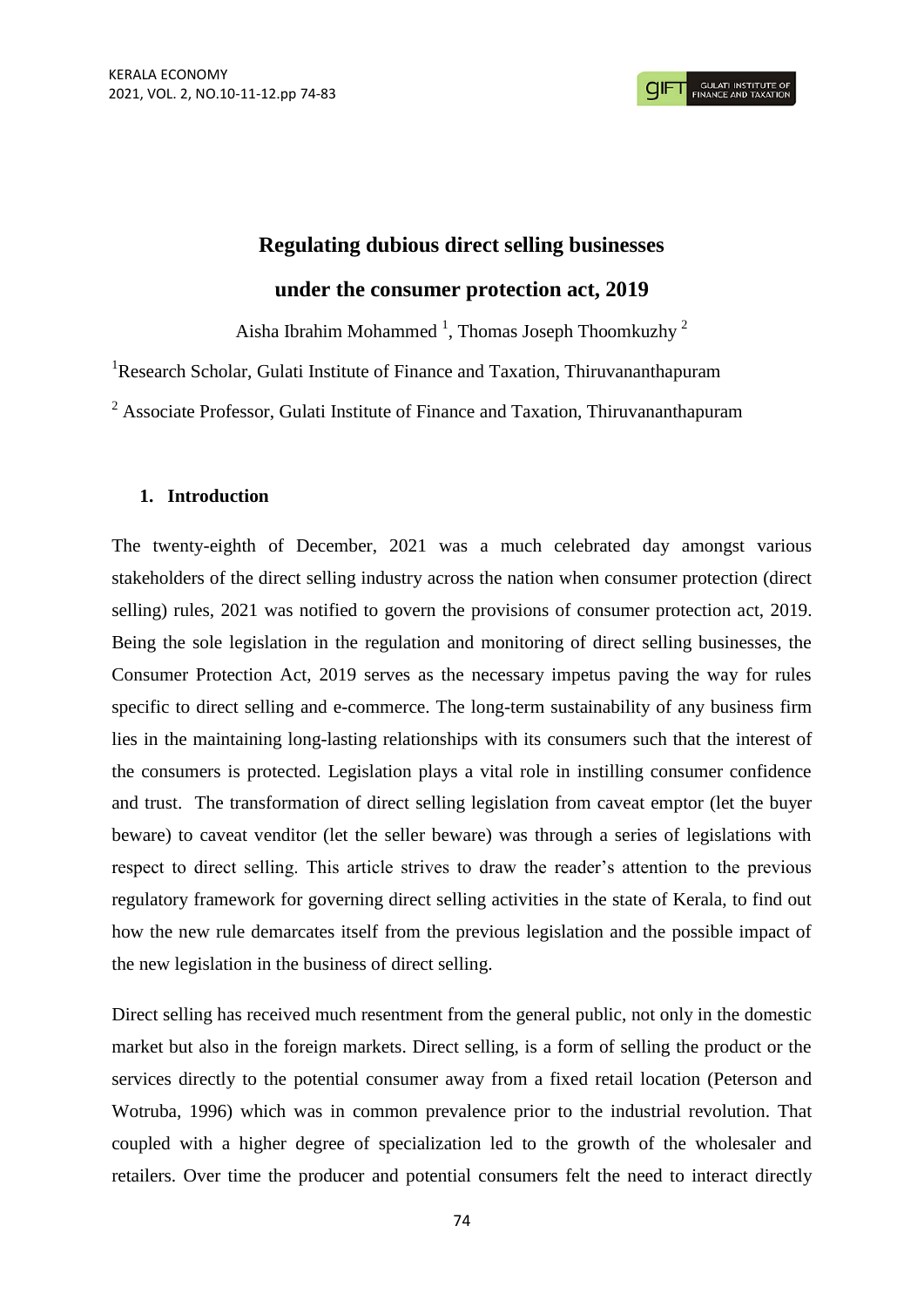bypassing the middlemen, in order to reap the benefits of product cost and profit benefits for both the end parties of the exchange. This had led to the concept of a directly selling to the consumer.

The distinction that is visible in today's direct selling is in the way of the organization (Chu and Segre 2010). Direct selling, practiced by the direct selling organization unlike the itinerant traders is an organized form of trade, is defined through a strict organizational hierarchy and authority. Direct selling functions as single-level marketing as well as multilevel marketing or network marketing. The literature provided by various direct selling entities claims it as not only selling a product or service to the consumers but also providing an income-generating opportunity. It is this aspect of "income-generating opportunity" that often raises questions regarding its legitimacy and ethicality.

Pyramid scheme, Ponzi scheme, money circulation scheme etc., are often used in tandem when referring to multi-level marketing. The major difference lies in the way the commission is earned by the direct sellers. Multi-level marketing enterprises provides commission on the sale of the product or services directly to the consumers, namely the retail profit, and also a percentage of profit based on the sale of their downline to their consumers. However, some dubious schemes earn commission on the basis of adding new members to the network, without providing any basis for the existence of a sound product or a service. The existence of a product or a service to sell, having no or minimal entry charges, no overloading of distributors with inventory, and provision for the buyback of unsold inventory are the key factors differentiating illegal scheme to genuine direct selling firms (Albaum and Peterson 2011).

Direct selling has gained relevance as providing an income-earning opportunity with no capital investment or stock requirement that ensures greater flexibility and a source of supplementary income. The built-in training and motivational orientation equip the direct sellers to help in developing a skilled workforce. Mukherjee et al.(2010) state that financial independence, higher earnings, development of personal and business skills, flexible timings, and improved ability to take care of families were some of the benefits of direct selling. They also state direct sellers benefitted to build their self-esteem, confidence, and better sales skills thereby the number of direct sellers' have increased with a substantial increase in their incomes and the direct sellers were happy with the quality of their employment. Moreover,

75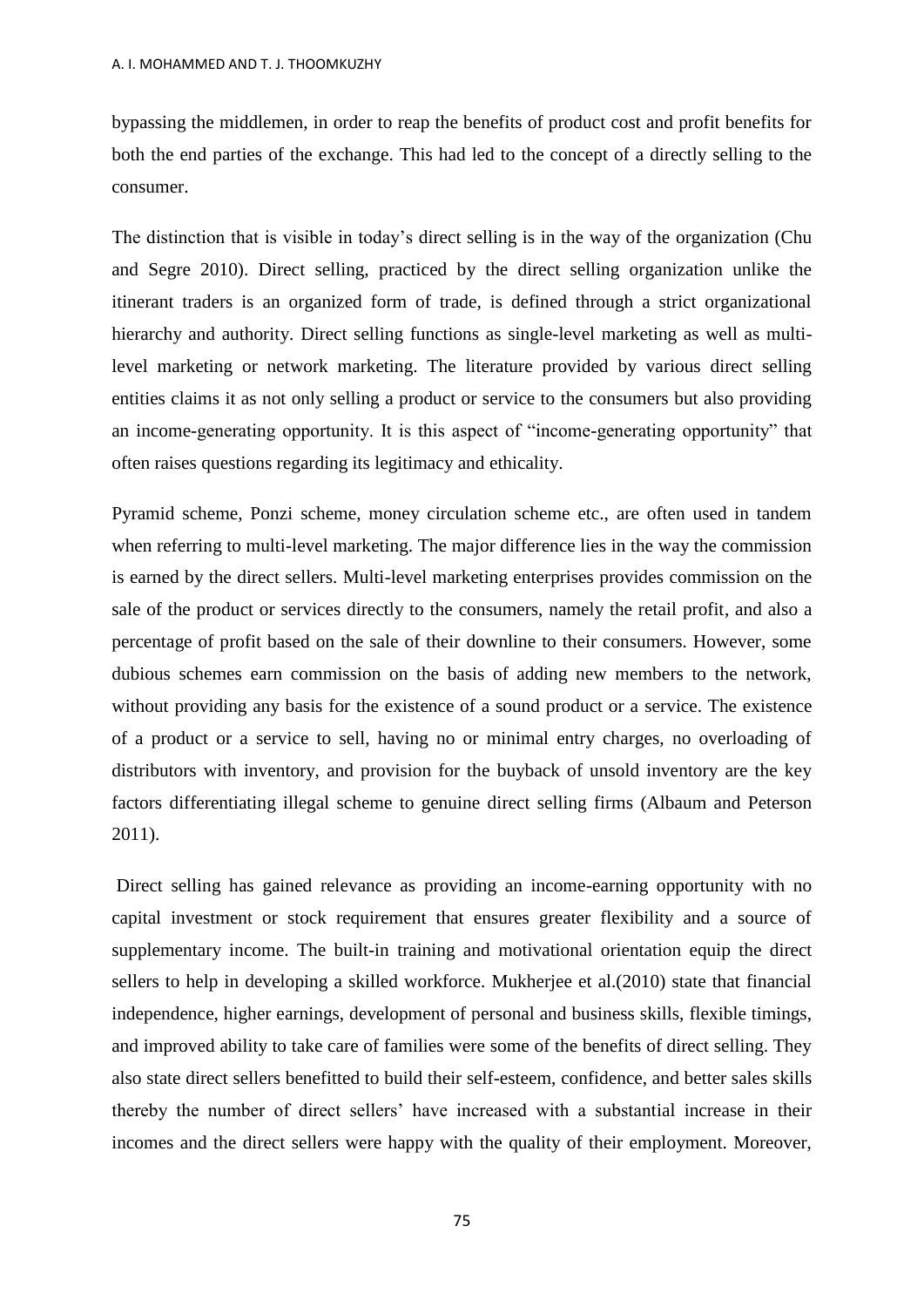the study also states that women were empowered by being financially independent and have substantially increased their ability to save.

This paper is divided into the following sections such as direct selling prior to consumer protection act, 2019, thirdly, the new ‗consumer protection (direct selling) rules, 2021', fourthly, the distinction of the new legislation to the previous legislation, fifthly, implication of the new consumer protection (direct selling) rules,2021 on the business of direct selling, followed by conclusions

## **2. Direct selling prior to Consumer Protection Act, 2019**

Genuine direct selling enterprises often faced difficulties in operating in a hostile environment wherein multi-level marketing entities were considered identical to their illegal counterparts. Prior to the enactment of the consumer protection act, 2019, direct selling was mainly governed by prize chits money circulation scheme (PCMCS) (banning) act 1978, Kerala VAT act, 2003 in Kerala, and the direct selling guidelines 2016 at the central level (hereinafter referred to as central guidelines). PCMCS (banning) act, 1978, had considered all direct selling enterprises as a money circulation scheme, with no clear-cut distinction between the legitimate direct selling and the illegal counterparts. The absence of strong legislation led to widespread arrest, penalties, imbibing a negative image even for genuine enterprises. Kerala VAT act, 2003, was the first legislation in the country wherein separate provision had been enacted for the registration of direct selling enterprises as a separate legal entity to facilitate their businesses, which eventually paved the way for the formulation of guidelines at the central level. Subsequently, the central guideline, 2016 was another major step undertaken by the government giving the necessary impetus to foster the growth of genuine direct selling enterprises in the country. The 2016 guideline was in advisory nature to the state government that specifies the obligation of direct sellers and direct selling entities. As per clause 9 of the central guidelines, every state government had to formulate a monitoring mechanism and in compliance with this direction, Kerala government was the first state by notifying a State level monitoring mechanism as per GO (P) No. 8/2018/CAD dated  $4<sup>th</sup>$  June 2018. Subsequent to this, more than fifteen states had formulated their State level mechanism in line with the Kerala's guidelines as their state-level monitoring mechanism. However, the recent legislation provided the much-needed legal cushion for the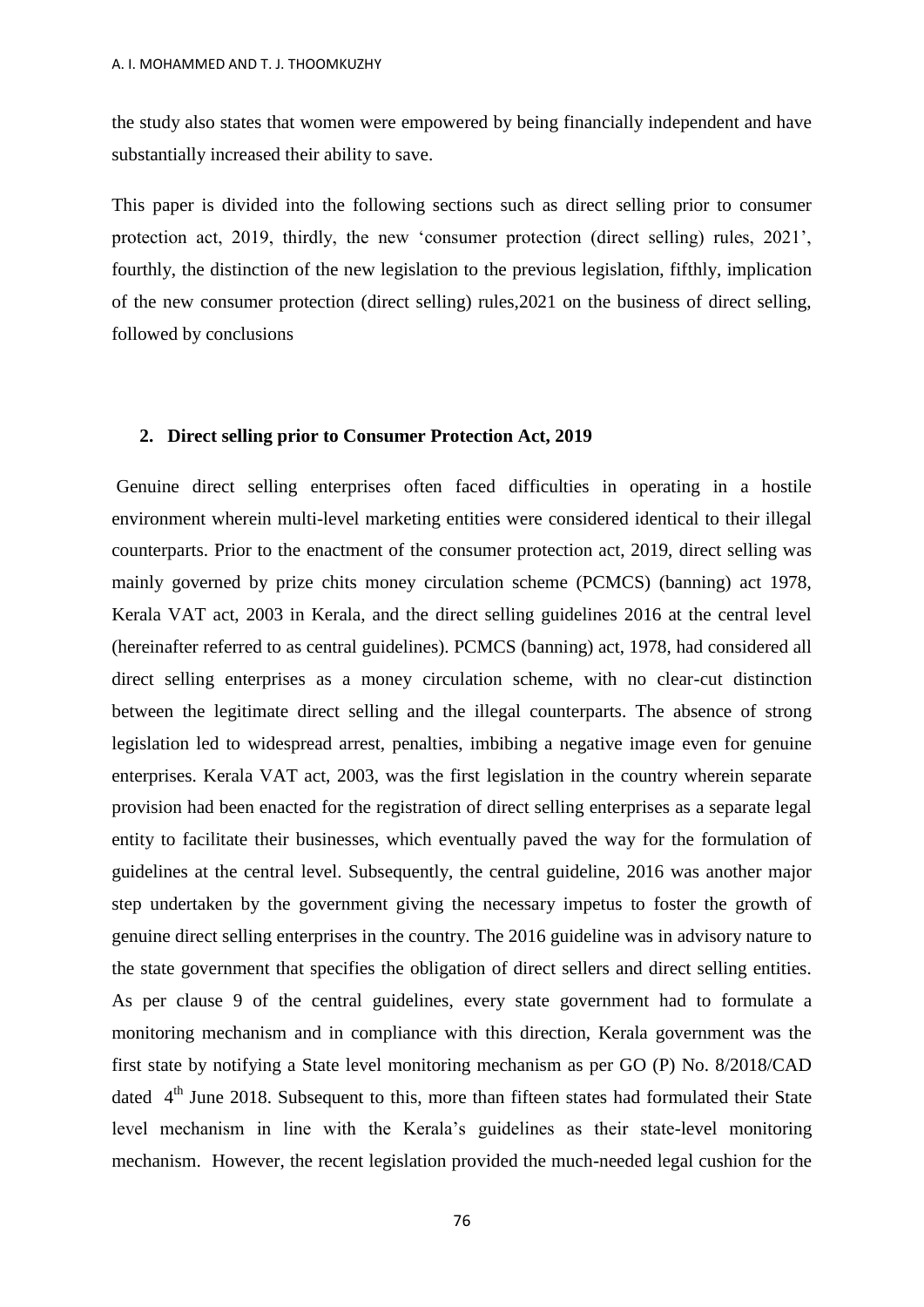direct selling enterprises in the country and, the central guidelines, 2016 had been withdrawn by the Consumer Affairs Department, Government of India vide Notification No GSR 37(E) dated 21<sup>st</sup> January 2022.



#### *Source: Compiled from the Department of Consumer Affairs, Government of Kerala*

The above figure illustrates that the number of direct selling enterprises incorporated in a year had been rampant subsequent to the Kerala finance act,  $2015<sup>1</sup>$  and central guidelines, 2016. The onset of the pandemic further facilitated the growth of direct selling ventures, through the virtual world as is illustrated by the highest spike for the year 2020. This clearly illustrates that as the regulatory framework strengthens in the state, business confidence improves setting the foundation for genuine direct selling venture in the state.

#### **3. The new 'Consumer protection (direct selling) rules, 2021'**

The consumer protection act was enacted in 1986 which was subsequently amended in 2019 with more focus on consumer protection. As part of this amendment, new provisions were incorporated to regulate direct-selling, multi-level marketing, telemarketing, e-commerce. The ministry of consumer affairs, food, and public distribution notified the consumer protection (direct selling) rules, 2021 in accordance with Clause (zg) of Sub-Section (2) of

 1 Sec 8 (i) was inserted through Kerala Finance Act 2015 w.e.f. 1.4.2015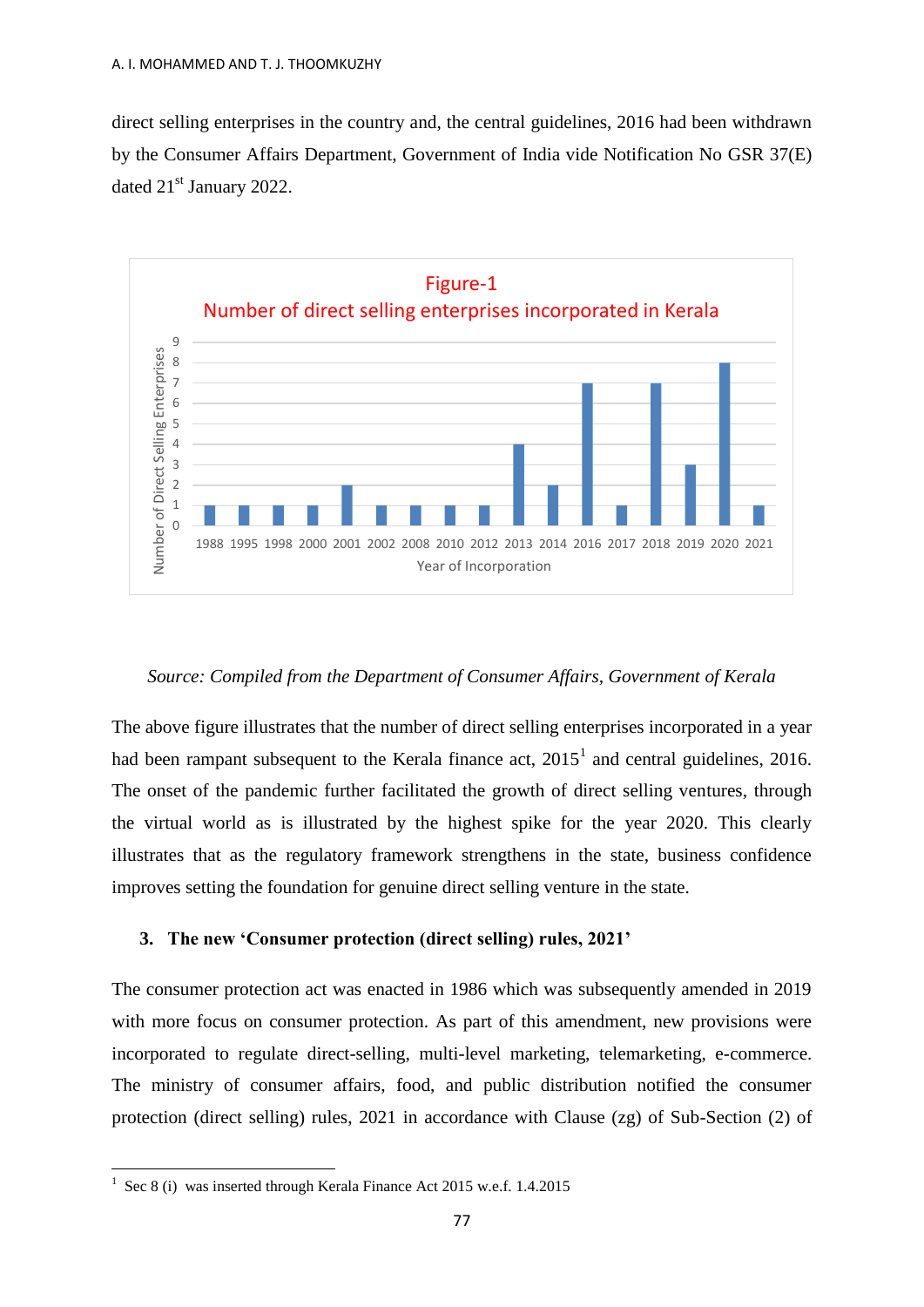Section 101 read with Section 94 of the consumer protection act, 2019. The rules state that the entities shall comply with the provision of the rules within ninety days from the date of the publication of these rules in the official gazette.

The rules provide clear-cut definition of the terms used in common direct selling terminology namely, cooling-off period, direct seller, direct selling entity, money circulation scheme, misselling, prospect, pyramid scheme, saleable, sensitive personal data, state. The rule doesn't make a distinction between the various formats of direct selling, and uses only a comprehensive term, encompassing "all models of direct selling" under 2(b). However, the consumer protection act provides for the definition of direct selling under sec.2(13) as, ―marketing, distribution, and sale of goods or provision of services through a network of sellers, other than through a permanent retail location". The rule explicitly mentions a pyramid scheme, as a venture devoted to enrolling members to the team such that it involves a hierarchical structure.

Direct selling entities are required to make full disclosure of memorandum, articles of association, permanent account number, tax deduction, and collection account number, goods and services tax registration, returns, audit report, trademark certificate balance sheet, register of direct sellers, license certificate and such other certificates, that are required by the government from time to time.

Though the earlier guidelines have mentioned the income-generating opportunity of direct selling enterprises as a remuneration plan, the new enactment does not explicitly mention the remuneration or compensation but it mentions that any amount of commission, bonuses, or any other incentives should be of the products or services of which the company owns a distinct trademark, service mark, or any other identification mark. Such a categorization is distinct from the earlier enactments, as it provides a vital basis for classification for the genuine direct selling enterprises from the fake enterprises. Section 5(e) of the consumer protection (direct selling) rules, 2021, signifies the relevance of a valid product or service based on which sale can be initiated, and demolishes the ambiguity surrounding the operation of direct selling entities.

The rule also lays down the terms of its relation with direct sellers. The basis of every relation between a direct selling entity and a direct seller is through a written contract that authorizes the direct selling entity to sell or offer to sell on behalf of the direct selling company. This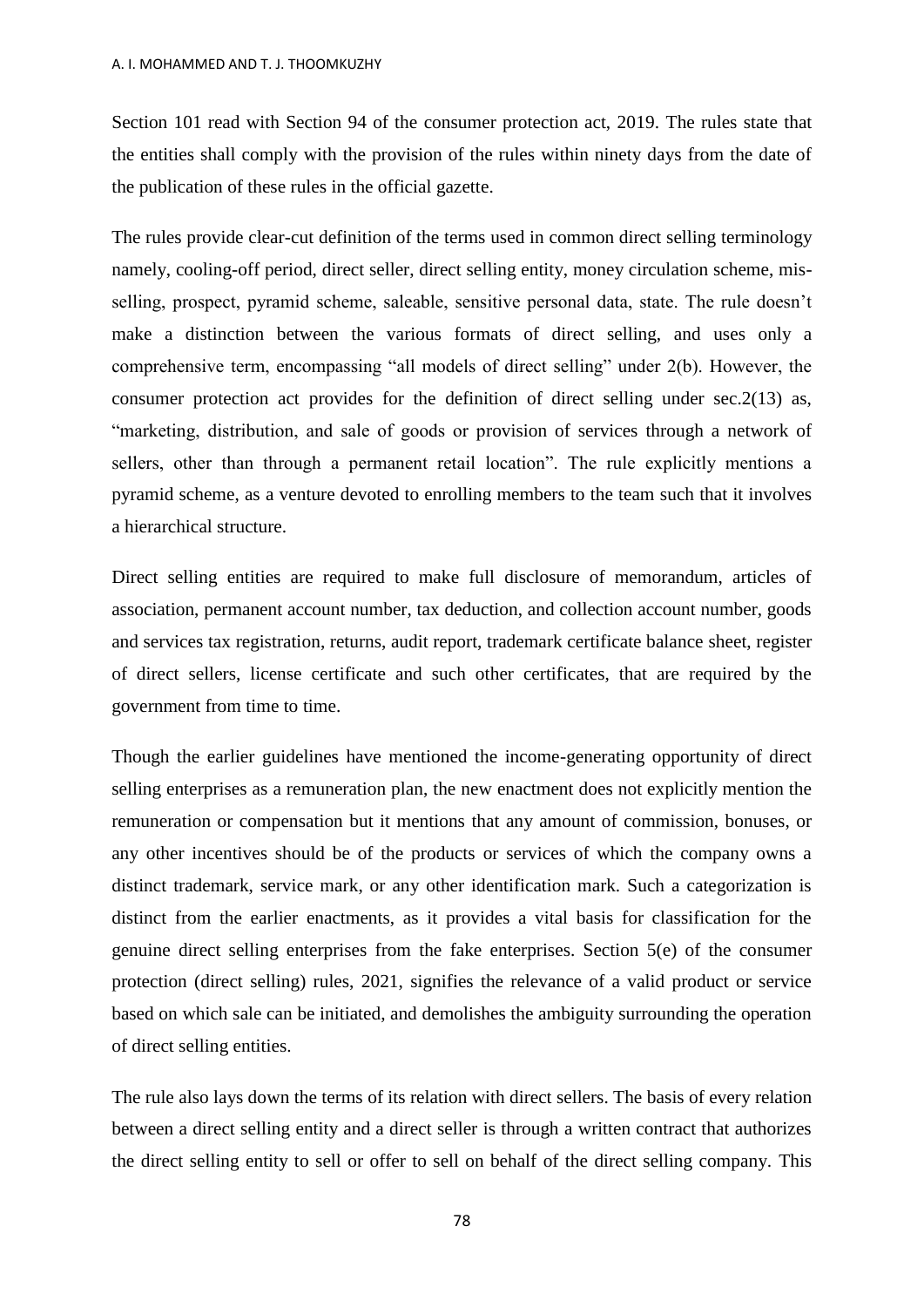also makes the direct selling entities accountable to handle the complaints, grievances arising out of the goods and services sold through direct sellers.

The entities are required to maintain a well-updated website furnishing with all relevant information with respect to the name of the entity, addresses, branches, contact information, ticket number for lodging of complaints, information on the return, exchange, necessary warranty and guarantee details, delivery mechanism, modes of payment and grievance redressal mechanism. The entities are also required to maintain a list of those direct sellers who have been delisted from company records and publish them on the website, for the information of the general public.

The rule mandates the acknowledgment of the complaint should be done within 48 hours of lodging of the complaint, and the company should redress the issue within two months.

Apart from the obligation on the part of the direct selling entity, direct sellers are also obliged as per written contract, to disclose identity at the time of sale, disclose all relevant information at the order form, obtain relevant documents with regard to GST, PAN, and they should not request the consumers to purchase literature, and they are entitled not to use direct selling as a form of market research.

# **4. Demarcation of the Consumer Protection act, 2019 to the previous legislations**

| <b>Points of difference</b>   | Direct selling guidelines    | <b>Consumer protection (direct</b> |
|-------------------------------|------------------------------|------------------------------------|
|                               | 2016                         | selling) rules 2021                |
| Legal Enforceability &        | Advisory in nature $-$ Civil | Legally enforceable through        |
| <b>Reliefs</b>                | remedy only for breach of    | consumer courts for reliefs        |
|                               | contract                     | including product compensation.    |
| <b>Registration of direct</b> | Mandatory to register in the | No registration before the CAD     |
| selling entities              | online portal maintained by  | or the DPIIT. Only self-           |
|                               | the Consumer Affairs         | declaration by the entity and      |
|                               | Department (CAD)             | certification by a qualified cost  |
|                               |                              | accountant                         |
| <b>Remuneration plan</b>      | Explains the modalities of   | Remuneration is limited to goods   |
| and income                    | payment of remunerations     | and services sold or supplied      |
| /commission                   |                              | with distinct identification mark. |
| distribution                  |                              |                                    |
| <b>Involvement</b> of         | Functioning under the CAD    | In addition to CAD, involvement    |
| department other than         | with separate monitoring     | of department of legal metrology   |
| <b>CAD</b>                    | mechanism                    | and Food safety department are     |
|                               |                              | incorporated in the rules          |

Table 1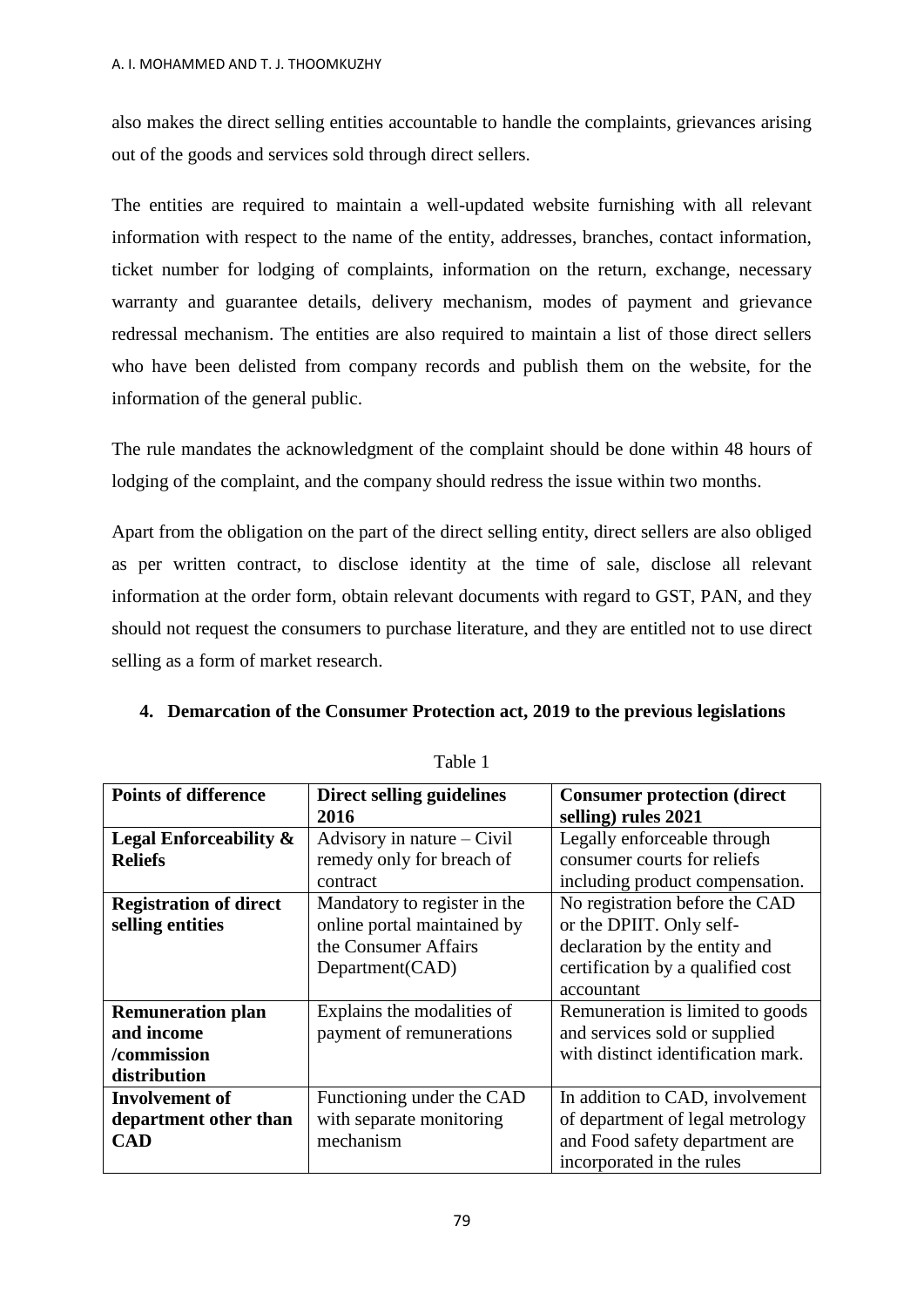| Direct selling &<br><b>Ecommerce</b>                   | No provision for e-commerce                                                                                      | Separate rules for direct selling<br>(DS rules, $2021$ ) and E-<br><b>COMMERCE</b> (e-Commerce                                                                                                                            |
|--------------------------------------------------------|------------------------------------------------------------------------------------------------------------------|---------------------------------------------------------------------------------------------------------------------------------------------------------------------------------------------------------------------------|
| <b>GST</b> registration                                | Provision for registration is<br>stipulated only if the turnover<br>crosses the threshold limit                  | Rules, 2020) were notified<br>All direct sellers and direct<br>selling entities are required to<br>obtain a GST registration,<br>irrespective of threshold limit.                                                         |
| <b>Dispute settlement</b>                              | Provision for redressal<br>mechanism is mandated                                                                 | Apart from consumer redressal &<br>nodal officers, specific<br>provisions for product liability<br>and penalty are also incorporated<br>in the rules for the protection of<br>consumers                                   |
| <b>Regulator</b>                                       | State government to set up<br>monitoring and regulatory<br>authority to regulate activities<br>of direct selling | The rules provide for the setting<br>up of a monitoring and regulatory<br>authority at the state level. The<br>Act also provides for a central $\&$<br>regional consumer protection<br>authority to regulate this sector. |
| <b>Provision for</b><br>approaching consumer<br>courts | No provision to consumers to<br>approach consumer courts                                                         | Since direct selling & network of<br>direct sellers are included in the<br>CP Act, the consumers under<br>direct selling & MLM are<br>entitled to approach consumer<br>courts                                             |
| <b>Provision for mediation</b><br>for the settlement   | No provision for mediation.<br>Guideline provide for the<br>execution of the contract with<br>direct sellers.    | Consumer Court can refer the<br>cases for settlement through<br>mediation process                                                                                                                                         |

*Source: Prepared by the Authors based on Direct Selling guidelines 2016 and Consumer protection (direct selling) rules 2021*

A series of deliberate attempts had taken place in order to fulfil the motive of regulating direct selling businesses. As compared to the direct selling guideline, 2016, the new consumer protection (direct selling) rules 2021 is legally enforceable. The proposal in draft consumer protection rules, 2021 had necessitated the registration of direct selling entities and direct sellers at the department of promotion of industries and internal trade, whereas the new consumer protection (direct selling) rules, 2021, haven't provided for the registration before the department of consumer affairs nor the department of promotion of industries and internal trade. The state has been given the autonomy to regulate and monitor the activities of the direct selling enterprise. All direct sellers and direct selling entities are required to obtain a GST registration whereas the guideline had only provided for registration, after it crosses a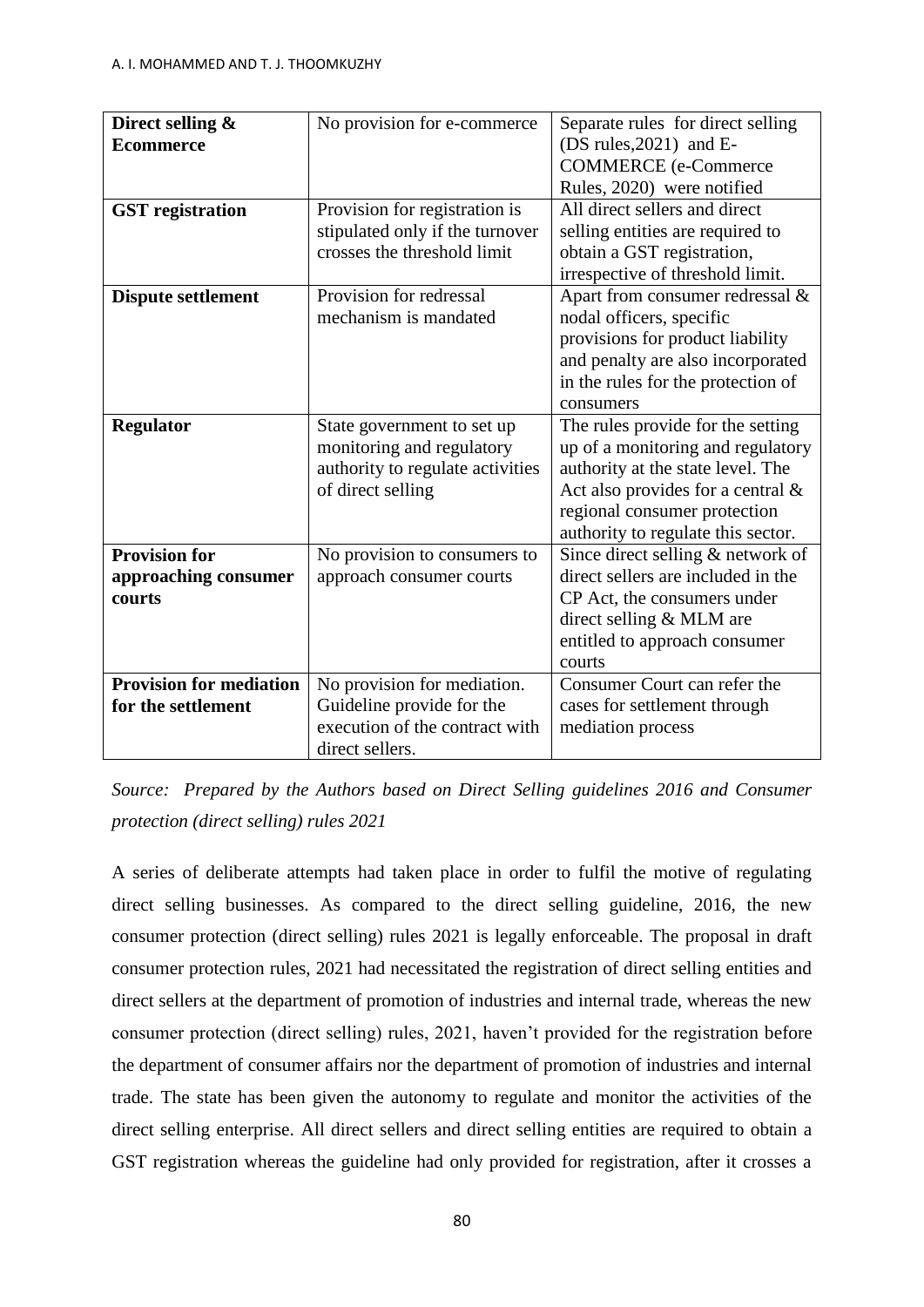threshold limit. Table 1 illustrate the differentiation of central guideline, 2016, and new consumer protection (direct selling) rules, 2021.

# **5. Implication of the new consumer protection (direct selling) rules,2021 on the business of direct selling**

The enactment provides a strong impetus for the growth of the business of direct selling. The repealing of the guideline makes it clear that the ambiguity surrounding direct selling ventures is being removed.

The direct selling rules under the consumer protection act, 2019 have mentioned that any bonuses, incentives and commission to be received from the sale of the products should carry the necessary identification mark by the company to do so. This may provide the base to differentiate genuine direct selling companies from fake ones. However, the intricate remuneration plan like the binary plan, uni-level plan, hybrid plan could have been regularised such that an ideal remuneration plan has lesser negative implications on the direct sellers and its consumers.

The rules have explicitly mentioned that transparency should be maintained in communicating prices to the final consumers including the break-up of all the prices. However, direct selling is essentially selling the products directly to consumers by bypassing the middlemen, wholesalers, and retailers, such that the end parties are benefitted. But in usual practise, the products are often heavily priced and no mechanism has been brought in to regulate the prices such that it benefits the consumers.

# **6. Conclusion**

The retail sector is an ever-evolving phenomenon, wherein newer formats of trade take place with the changes in consumer behaviour, information technology, changes in the foreign investment policy, and legal environment. The era of information technology has facilitated greater transparency, thereby rendering increased accountability and ensuring consumer protection as a key to every business enterprise. The enactment has therefore ensured that India has transformed itself from caveat emptor to caveat venditor in the business of direct selling through a series of legislation.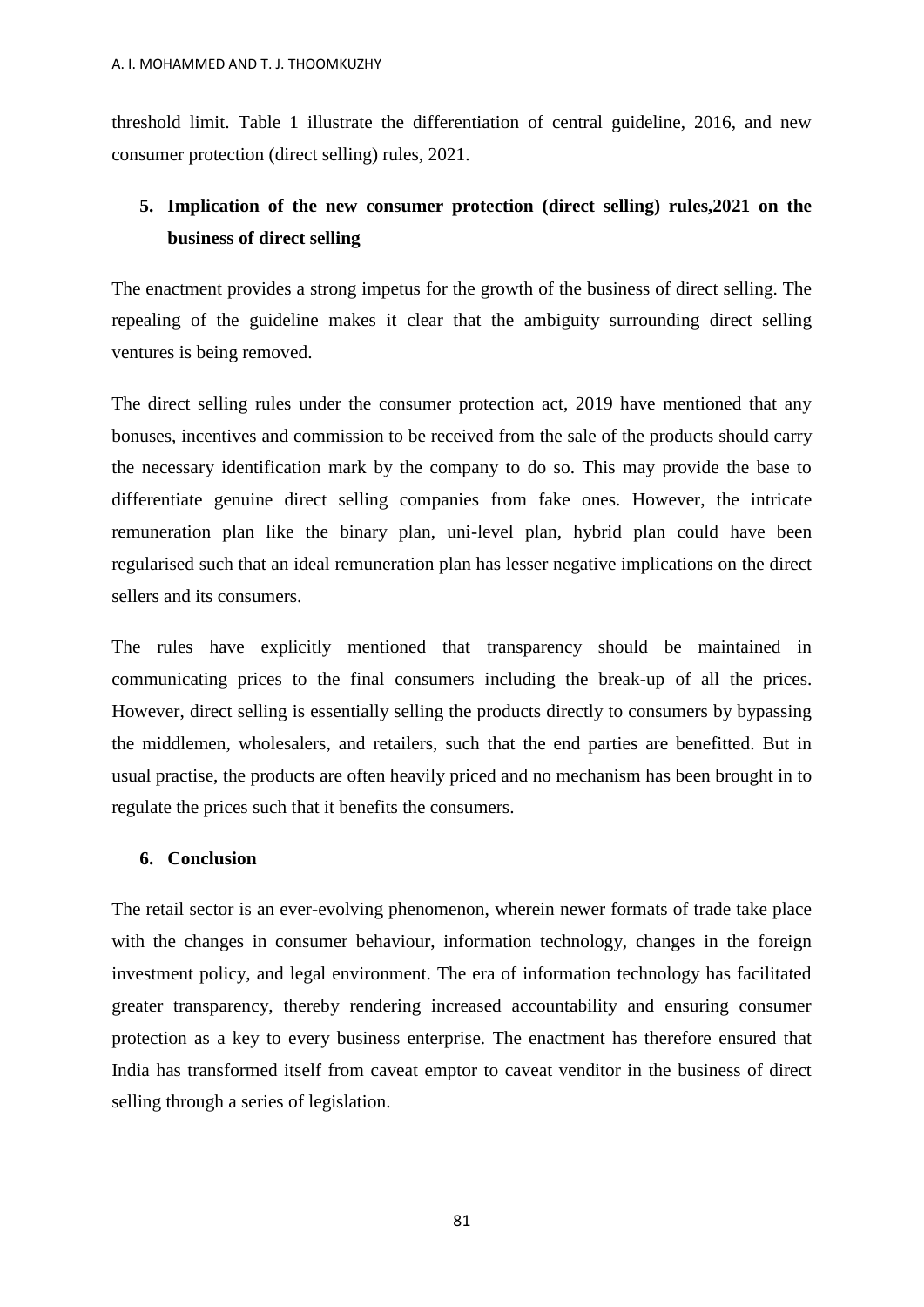The enactment of the consumer protection act, of 2019 and the rules framed under (i) consumer protection (direct selling) rules 2021 and (ii) the consumer protection (ecommerce) rules 2020 had widened the scope of trade encompassing newer formats namely, e-commerce and direct selling of all formats. This served much clarity in the subsequent regulation and ensured greater protection of the consumers doing trade through these platforms by ensuring product quality, product warranty, product refund, product liability.

The enunciation of regularization of direct selling operation by the government of India has in one way catered to the demand of the direct selling community at large by ensuring a separate legal status. The convergence of physical and digital space has transcended traditional boundaries of exchanges, paving way for newer formats to evolve. the dynamic nature of trade requisites timely and efficient monitoring of the direct selling operation in the state of Kerala. Hence, the requirement for setting up of a compliance mechanism can help in fostering the growth of genuine direct selling ventures and inhibit the illegal counterparts.

#### **References**

- Albaum, G., & Peterson, R.A. (2011). Multilevel (network) marketing: An objective view*. The Marketing Review*, 11(4), 347-361.
- Chu, M., and Segre, J. (2010). A note on direct selling in developing economies, Harvard Business School General Management Unit Case, No. 310-068.
- Government of Kerala(2021) Department of Consumer Affairs, , *DSC*. (n.d.). Retrieved February 4, 2022, from https://mlm.kerala.gov.in/
- Government of India(2021). Consumer Protection (Direct Selling) Rules, 2021, Ministry of Consumer Affairs Food And Public Distribution, Department of Consumer Affairs, Tuesday, December 28, 2021, New Delhi.
- Government of India(2021). Draft Consumer Protection (Direct Selling) Rules, 2021, Department of Consumer Affairs, Ministry of Consumer Affairs, Food and Public Distribution, July 21, 2021, New Delhi.
- Government of India(1978). The prize chits and money circulation schemes (banning) act 1978, Ministry of Law and Justice, legislative department, 9<sup>th</sup> August, Act no. 43 of 1978, New Delhi.
- Government of India(2016). Model framework for guidelines of direct selling 2016, Ministry of Consumer Affairs, Food and Public Distribution, Department of Consumer Affairs, September 9, 2016, New Delhi.
- Government of India,(2019). The Consumer Protection Act, 2019, Ministry of Law and Justice, legislative department, 9<sup>th</sup> August, 2019, New Delhi.